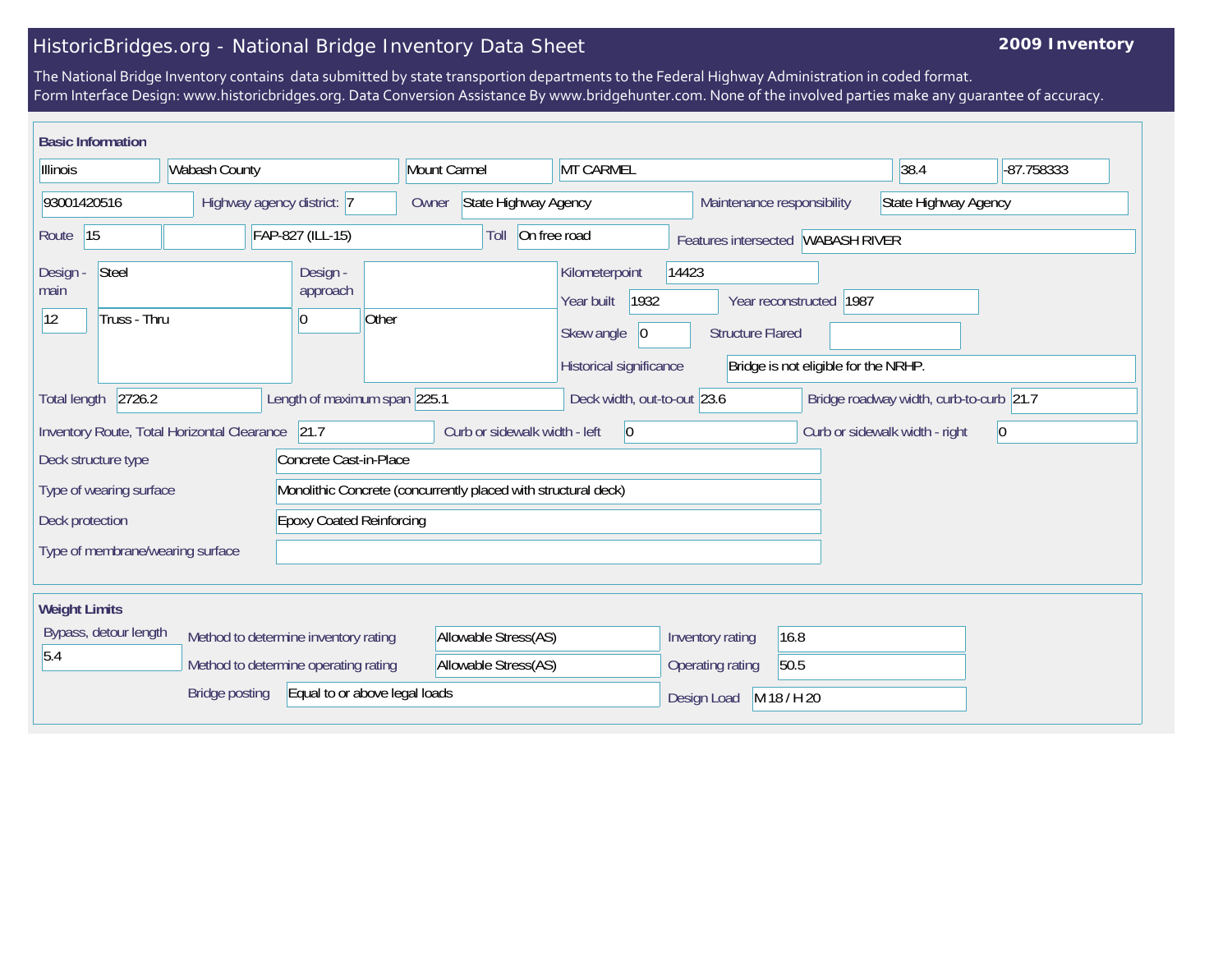| <b>Functional Details</b>                                                                                                  |                                                                                         |  |  |  |  |  |  |  |  |
|----------------------------------------------------------------------------------------------------------------------------|-----------------------------------------------------------------------------------------|--|--|--|--|--|--|--|--|
| Average daily truck traffi<br>7100<br>Average Daily Traffic                                                                | Year 2007<br>10200<br>2025<br>$ 10\rangle$<br>%<br>Future average daily traffic<br>Year |  |  |  |  |  |  |  |  |
| Other Principal Arterial (Urban)<br>Road classification                                                                    | 23<br>Approach roadway width<br>Lanes on structure 2                                    |  |  |  |  |  |  |  |  |
| Type of service on bridge Highway                                                                                          | Bridge median<br>Direction of traffic 2 - way traffic                                   |  |  |  |  |  |  |  |  |
| No parallel structure exists.<br>Parallel structure designation                                                            |                                                                                         |  |  |  |  |  |  |  |  |
| Waterway<br>Type of service under bridge                                                                                   | Navigation control<br>Lanes under structure<br>$\vert 0 \vert$                          |  |  |  |  |  |  |  |  |
| N/A<br>Navigation horizontal clearance N/A<br>Navigation vertical clearanc                                                 |                                                                                         |  |  |  |  |  |  |  |  |
| Minimum vertical clearance over bridge roadway<br>153.2<br>Minimum navigation vertical clearance, vertical lift bridge     |                                                                                         |  |  |  |  |  |  |  |  |
| Minimum lateral underclearance reference feature Feature not a highway or railroad                                         |                                                                                         |  |  |  |  |  |  |  |  |
| Minimum lateral underclearance on left N/A<br>Minimum lateral underclearance on right N/A                                  |                                                                                         |  |  |  |  |  |  |  |  |
| Minimum vertical underclearance reference feature Feature not a highway or railroad<br>Minimum Vertical Underclearance N/A |                                                                                         |  |  |  |  |  |  |  |  |
| Appraisal ratings - underclearances N/A                                                                                    |                                                                                         |  |  |  |  |  |  |  |  |
|                                                                                                                            |                                                                                         |  |  |  |  |  |  |  |  |
| <b>Repair and Replacement Plans</b>                                                                                        |                                                                                         |  |  |  |  |  |  |  |  |
| Type of work to be performed                                                                                               | Work to be done by contract<br>Work done by                                             |  |  |  |  |  |  |  |  |
| Replacement of bridge or other structure because of<br>substandard load carrying capacity or substantial                   | Bridge improvement cost<br>10147<br>1015<br>Roadway improvement cost                    |  |  |  |  |  |  |  |  |
| bridge roadway geometry.                                                                                                   | 2726.2<br>Length of structure improvement<br>Total project cost<br>15221                |  |  |  |  |  |  |  |  |
|                                                                                                                            | 2002<br>Year of improvement cost estimate                                               |  |  |  |  |  |  |  |  |
|                                                                                                                            | Border bridge - state<br>Border bridge - percent responsibility of other state          |  |  |  |  |  |  |  |  |
|                                                                                                                            | Border bridge - structure number                                                        |  |  |  |  |  |  |  |  |